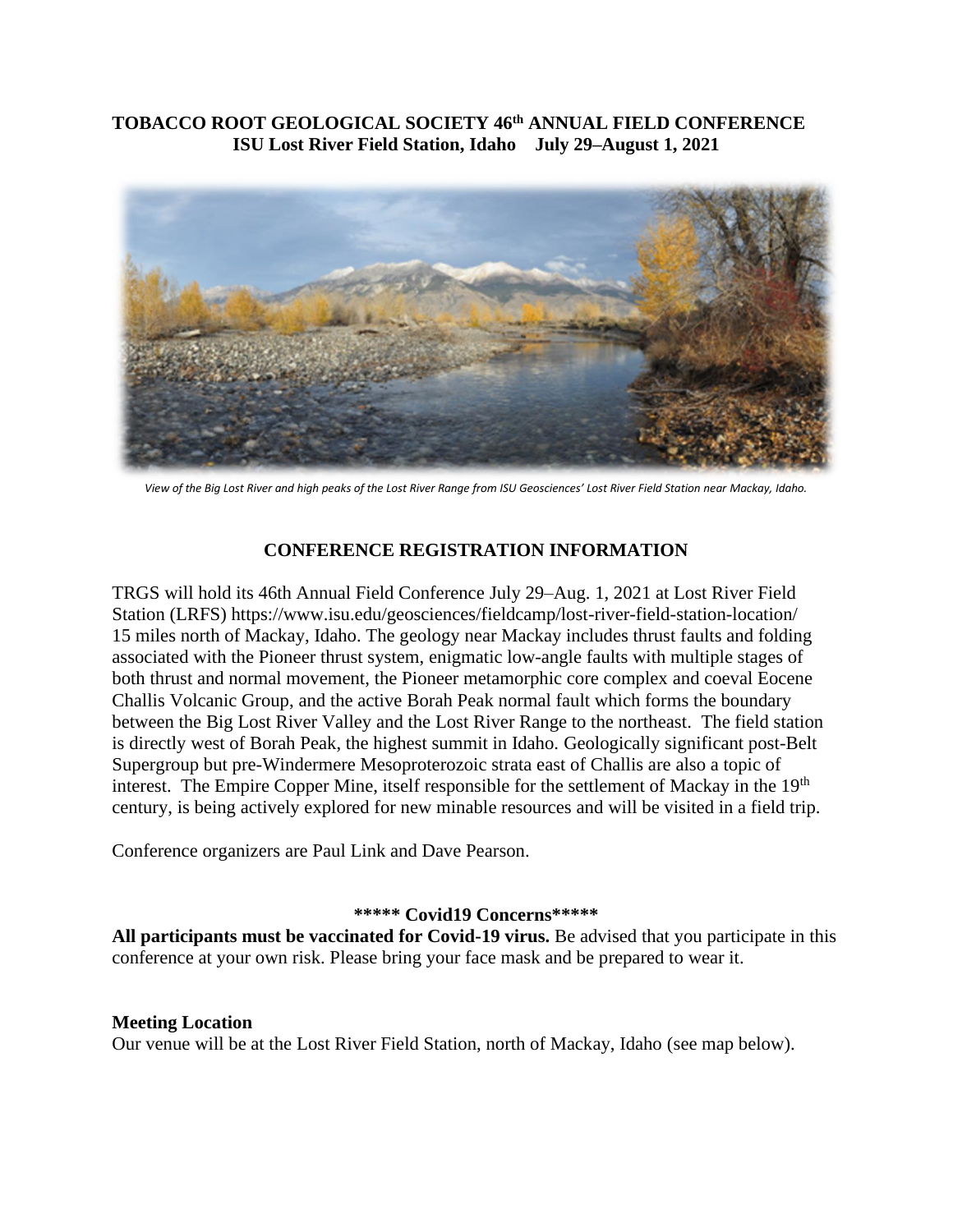

To Mackay

The Field Station is at 5930 Bartlett Point Road, off of Old Chilly Road, south of the Trail Creek road to Sun Valley, west of US Highway 93, and on the south side of the Big Lost River. The field station has showers, cell and land line phone access, internet, and a hot tub. Free on-site camping and rustic trailers are available but limited. If you intend to camp, stay in a trailer, or bring an RV to the field station please notify Paul Link (208-317-3946, [linkpaul@isu.edu\)](mailto:linkpaul@isu.edu) **before June 5** to reserve a spot. We cannot guarantee space will be available to late registrants.

## *Mackay motels and RV parks*

- o Wagon Wheel Motel & RV Park 809 W Custer Rd, Mackay, ID 83251 (208-588-3331)
- o White Knob Motel & RV Park 4255 US-93, Mackay, ID 83251 (208-588-2622)
- o Bear Bottom Inn 412 Spruce St, Mackay, ID 83251 (208-588-2483)
- o Challis Hot Springs, 5025 Hot Springs Road, Challis ID 83226 (208-879-4442) [hotsprings@custertel.net,](mailto:hotsprings@custertel.net) is about 30 miles north of LRFS. The site offers camping with a large hot pool, on the banks of the Salmon River.
- o The nearby Challis National Forest and extensive Bureau of Land Management land offer free camping.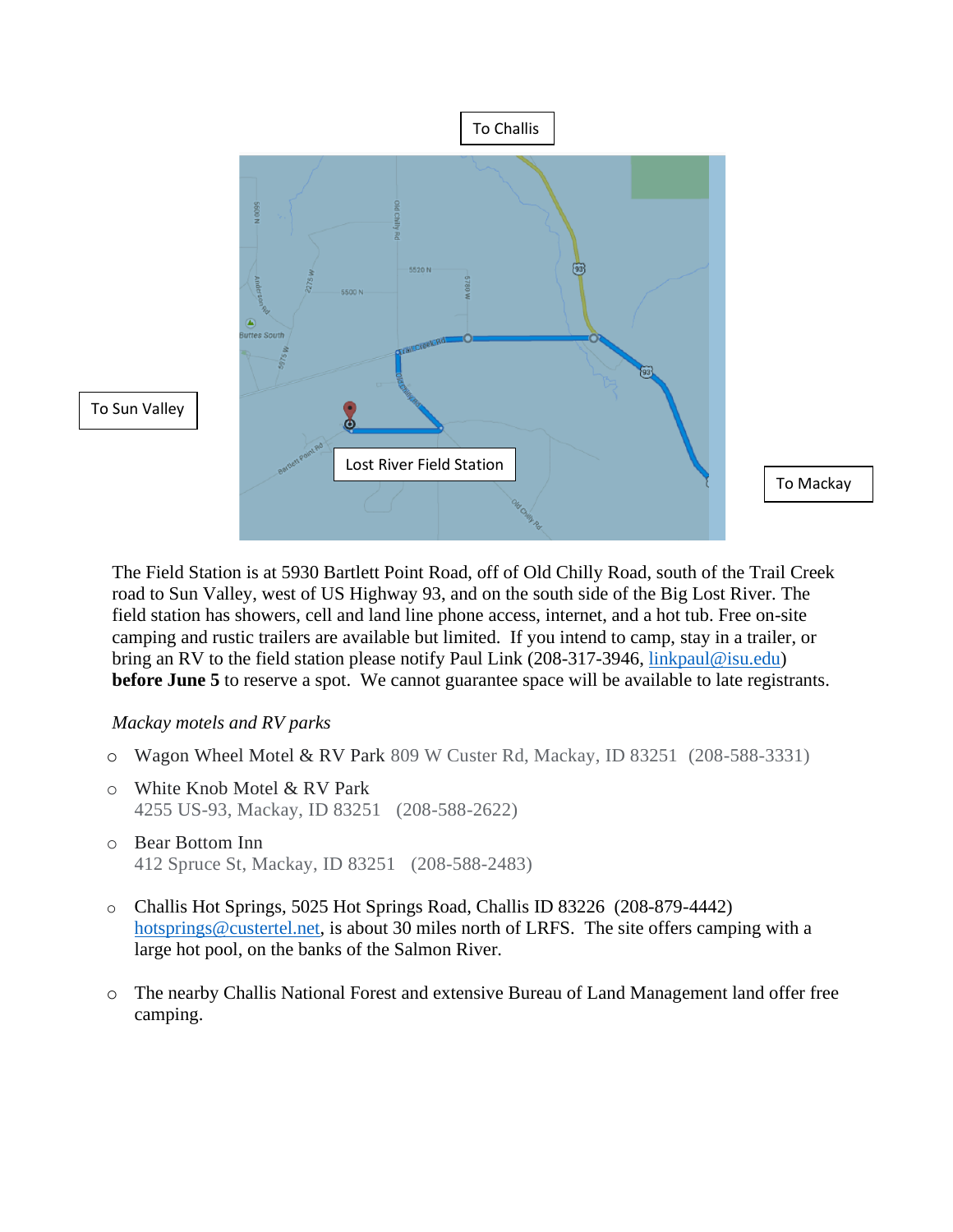#### **Schedule and Logistics**

On Thursday night after dinner (7 pm), there will be a TRGS Board Meeting at 8 pm.

The "official" TRGS meeting format is informal and begins Friday morning with invited talks followed by half-day afternoon field trips on Friday afternoon. Saturday and Sunday have all-day field trip options, and Monday and Tuesday will have informal day-long post conference field trips. Registration will be late afternoon Thursday, and all Friday morning.

An informal poster session will begin Friday morning and, weather permitting, posters can be taped to the outside of the field station through Saturday night. For further information or to help with the conference, contact Paul Link [\(linkpaul@isu.edu\)](mailto:linkpaul@isu.edu) or Dave Pearson [\(peardave@isu.edu\)](mailto:peardave@isu.edu).

Breakfasts Friday, Saturday, Sunday and Monday may be purchased for \$10 each.

Lunches will be prepared by meeting participants, with their cost included in the field trips. If you are a vegetarian, lunch options are available. Please check the box on the registration form if you are a vegetarian.

Dinner Thursday, Friday, and Sunday is \$15 for each meal.

There will be a catered BBQ dinner Saturday evening provided by Bear's Western Barbeque of Hailey that can be purchased for \$25.

We will supply drinks, including soft drinks for the field trips, and beer for the Saturday BarBQ. Of course, participants are welcome to BYOB.

Transportation to various field sites will be by small group/individual private vehicle. Some field trips have rough roads and/or limited parking and vaccinated individuals are encouraged to share a vehicle when possible.

## **2021 MACKAY CONFERENCE SCHEDULE**

**Thursday July 29, 2021 3 – 6 pm On-site registration at Lost River Field Station 7 pm Dinner TRGS Business meeting at 8 pm** 

**Friday July 30, 2021 7:30 – 9:00 am On-site registration continues Posters can be taped outside. 8:00 am Breakfast** 

**Friday morning agenda** 9:00 am **-** Paul Link Conference Chair 9:10 am - Ben Crosby-ISU Geoscience Chair, Welcome 9:20 am - Ryan Anderson and Donna Delparte *ISU Field Camp at Lost River Field Station*  9:35 am - TRGS Awards and Announcements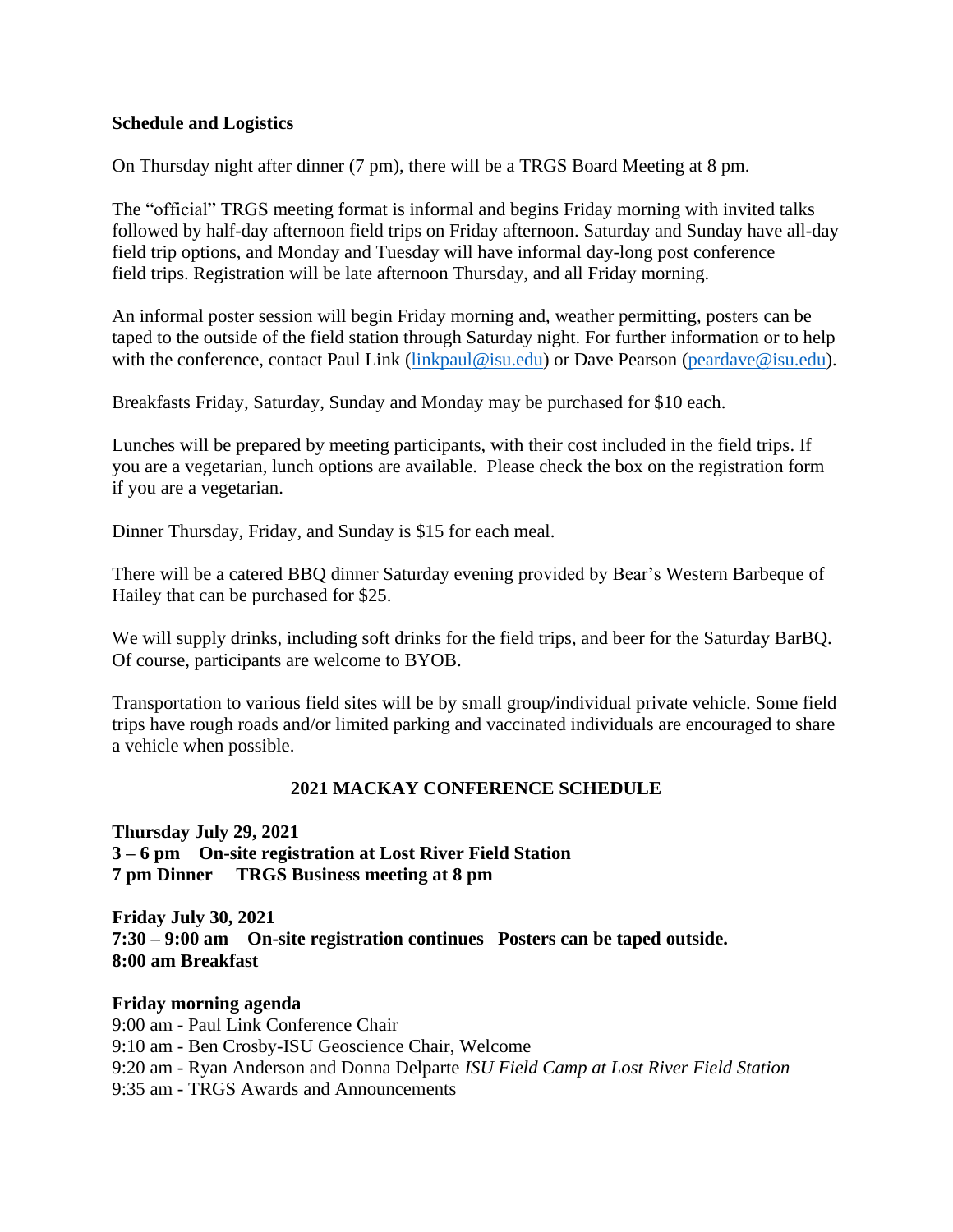## **Technical presentations:** *Talks (20 min) scheduled at 25-minute intervals, 5-minute discussion*

- 9:45 am Jim Sears Connecting Idaho and Montana to northeast Siberia in a Proterozoic supercontinent
- 10:10 am Kendra Murray et al. Low-temperature thermochronology reveals Neoproterozoic rift origin of the Rocky Mountain Front Range, Colorado
- 10:35 am Dave Pearson and Paul Link Post-Belt Supergroup Mesoproterozoic to Cambrian rocks of the Leaton Gulch area, east of Challis, Idaho
- 11:00 am Jim Vogl Overview of the Pioneer metamorphic core complex, central Idaho

## **Lunch 11:30 am. Look at posters outside. Make Sandwiches from the spread provided.**

## **Field Trips leave at 12:15 pm.**

A1. Paul Link and Brad Burton— Cross section of the Cordilleran orogenic belt over Trail Creek road north of the Pioneer Core Complex, central Idaho; Roadside field trip with minor walking.

A2. Paul Wetmore and Chuck Connor---The subsurface architecture of the Lost River Valley and changes in the dip angle of the Lost River Fault. Roadside trip, minor walking.

A3.Keian Moran and Ryan McDermott: Geology, historic and present activity of the Empire mine project, Custer County, Idaho, Minimal walking

## **Dinner at 7 pm**

## **Saturday July 31**

7:00 am Breakfast and prepare lunches 8:30 am: Trips leave

B1. James Vogl, Megan Borel, Rory McFadden: A tale of two detachments: Structural relationships and strain along the northwest margin of the Pioneer Mountains metamorphic core complex. Significant 6 mile walk on and off trail

B2. Glenn Thackray and Braedon Warner: The Big Lost River Floods and Glaciation of East-Central Idaho. Moderate walking

B3. Zachery M. Lifton: Lost River fault and the Borah Peak Earthquake fault scarp; Minor walking over uneven terrane

BBQ by **Bear's Western BBQ and Catering** at 7 pm. Chicken, Pork Ribs, Cole Slaw and Corn Bread.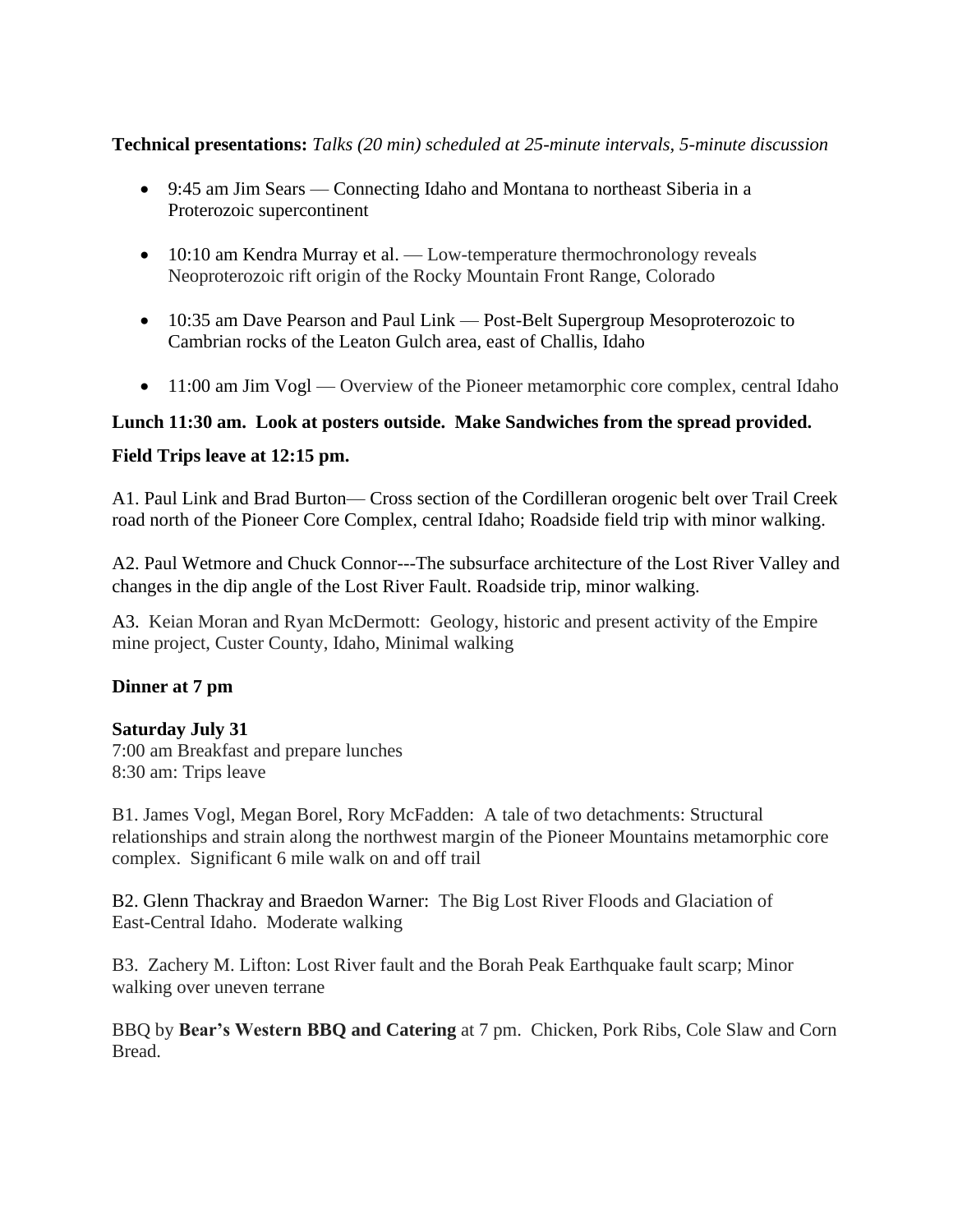#### **Sunday August 1, 2021**

7:00 am: Breakfast and prepare lunches 8:30 am: Trips depart

C1. Elizabeth S. Petrie and Bradford R. Burton: Kinematics, polyphase deformation and graphite distribution within the Pioneer fault-zone, Little Fall Creek, western Pioneer Mountains. 3 mile walk on trail up Little Fall Creek. Exposures are off trail

C2. David M. Pearson and Paul K. Link: Post-Belt Supergroup Mesoproterozoic to Cambrian rocks at Leaton Gulch. We will visit the enigmatic Leaton Gulch area of the northernmost Lost River Range, where Cambrian Wilbert Formation, post-Belt Mesoproterozoic rocks, and an interpreted fragment of the fill of the Beaverhead impact crater are exposed. Drive to the mountain top over sketchy roads. Moderate walking off trail.

C3. David E. Stewart, Colleen Elliot, and Reed S. Lewis: Eocene Challis volcanic rocks near Challis, Idaho; Ignimbrites, vitrophyres, lava flows and volcaniclastic strata near Challis. The walk to the Malm Gulch petrified forest involves 30 minutes of easy trail walking in a hot gulch; the other stops are road cuts.

## **Dinner at 7 pm**

## **Monday August 2, 2021**

7:00 am Breakfast.

If you elect to join the **informal Field Trip today (or tomorrow), no food or hydration is provided. Be sure to sign-up a day or two prior to departure for head counts for the trip leader, and plan for your needs. \*\*This area can be very hot and dry.\*\***

Trip D1 - Informal Field Trip lead by George Grader: Rock Creek and Devonian sandstone channels in Jefferson Dolomite with optional climb of Borah Peak, Lost River Range. Off-trail 3-mile traverse, with climb of about a thousand feet, with optional summit climb.

#### **Tuesday August 3, 2021**

Trip E1 – Informal Field Trip lead by Dave Stewart: Jim Canyon Challis volcanic section, North Fork of the Big Lost River. Off-trail climb of 1,500 feet.

## **REGISTRATION**

Registration for the meeting includes a hard copy of 2021 Northwest Geology, edited by David Pearson.

Idaho State University students who register for the conference by June 5 can have their meal and field trips cost covered by a donation to the ISU Geoscience Department. Please make reservations on the form and check the ISU Student Box.

Direct questions about the field conference or accommodations to Paul Link (linkpaul@isu.edu). Additional conference information may be posted on the TRGS webpage (http://trgs.org) or the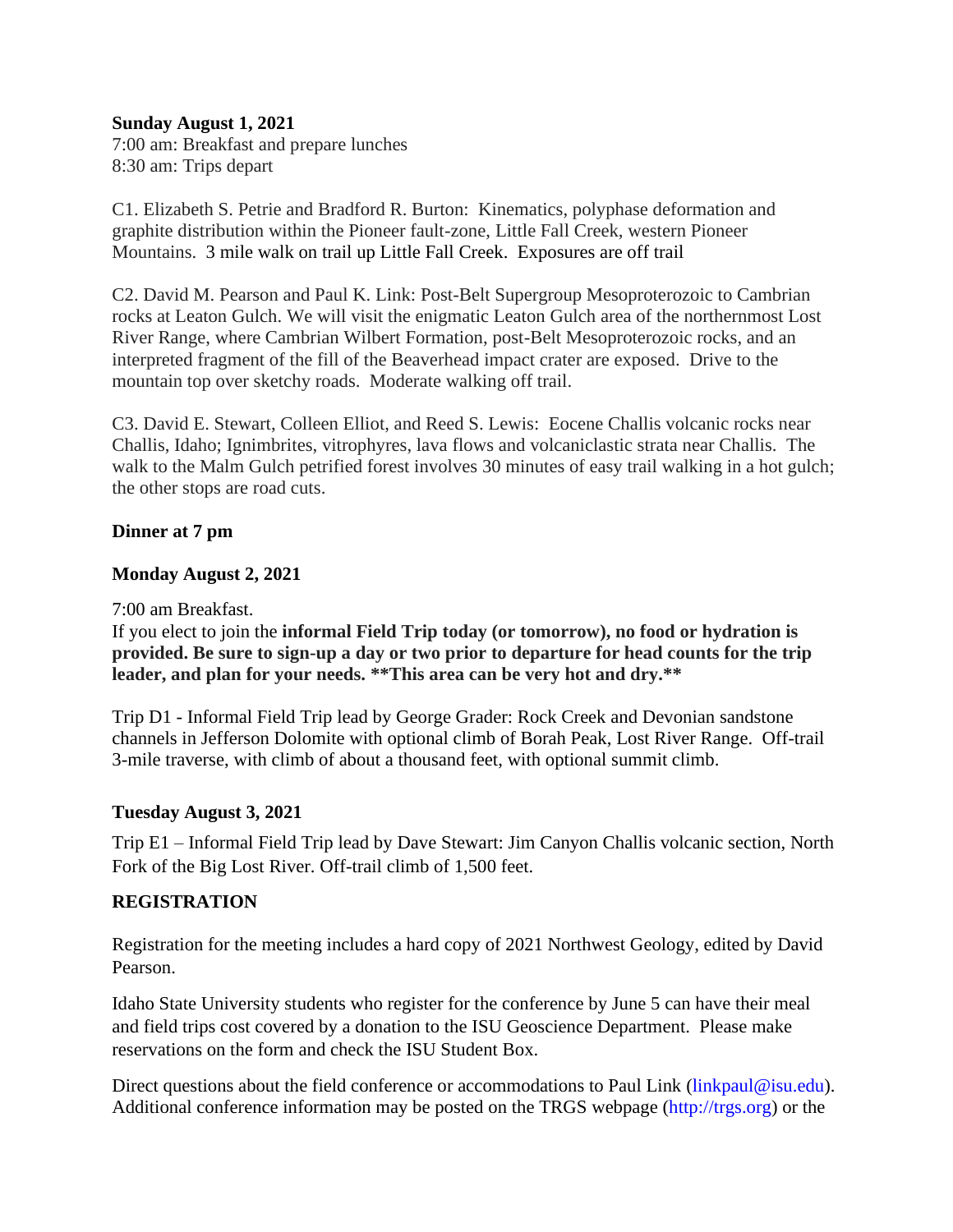TRGS Facebook page. Contact Sandy Underwood (SandyUnderwood903@hotmail.com) if you are interested in helping out at the conference.

**REGISTER BY MAIL:** Complete this registration form and pay by check. If you intend to camp or bring an RV to the field station please notify Paul Link (208-317-3946, [linkpaul@isu.edu\)](mailto:linkpaul@isu.edu) **before June 5** to reserve a spot. After that, availability of camping spots cannot be guaranteed. Other registrations please **postmark by July 20**. Send to: Tobacco Root Geological Society, P.O. Box 118, Butte, Montana 59703-0118.

**REGISTER ONLINE\*: Online registration opens on May 21 at www.trgs.org.** After registration opens, complete the [online registration form](https://www.trgs.org/conference-registration) and either pay by PayPal or send a check for registration fees to Tobacco Root Geological Society, P.O. Box 118, Butte, MT 59703- 0118. Please be sure to print your confirmation email. Please complete the online registration form **no later than July 20**.

## **Online registration is the preferred method of registration for accurate attendee contact information, trip registration, and meal selection. Registration deadlines are in place to secure adequate food for the catered meal.**

All field trip participants, including leaders, must register for the conference. Field trip leaders do not need to pay for the field trip(s) they are leading. Friday, Saturday, and Sunday. Field trip registration includes a lunch. Please note that there are two places on the form where you can contribute to the scholarship fund of the TRGS – by purchasing a conference T-shirt or by making a direct contribution to scholarships.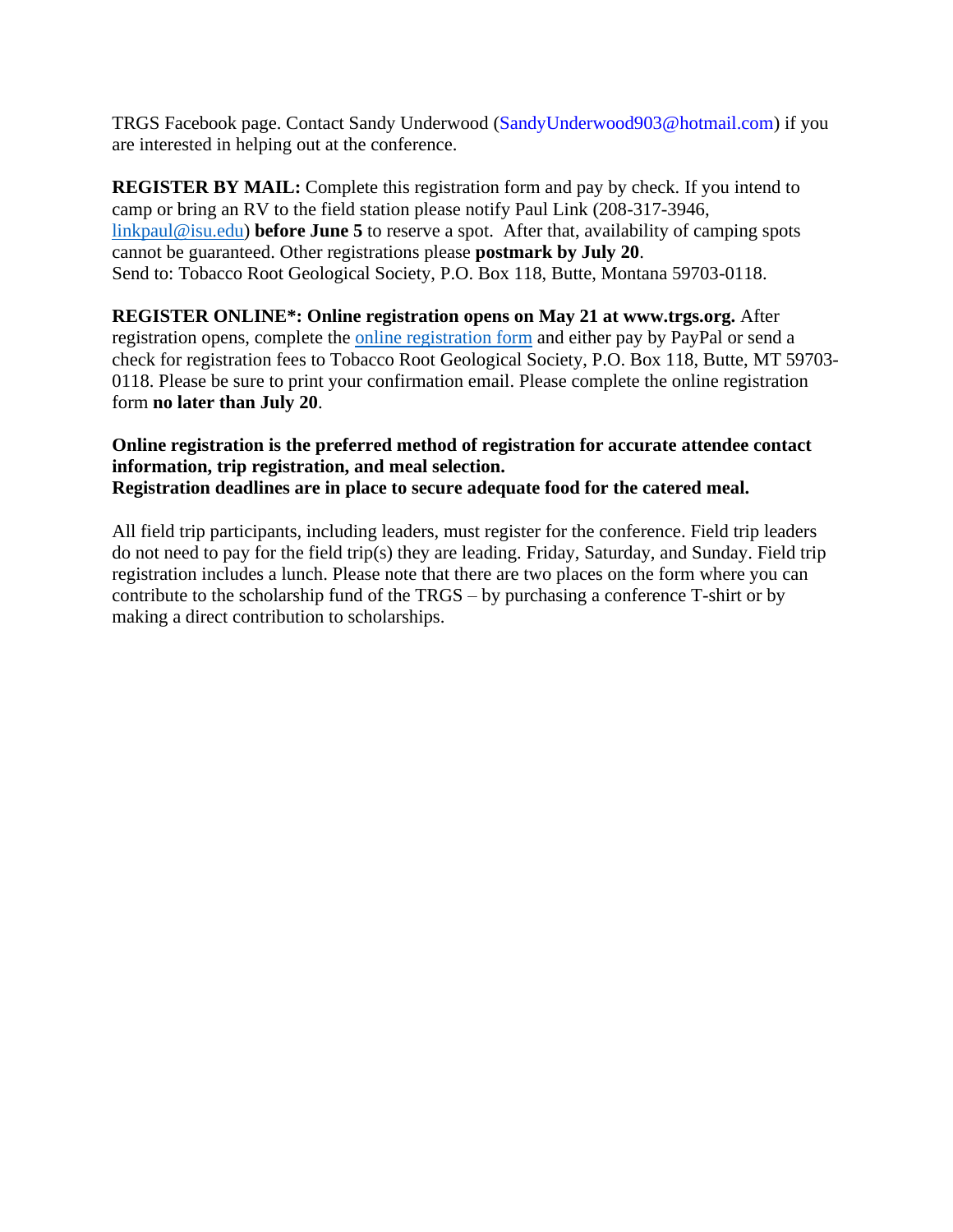## **MAIL-IN CONFERENCE REGISTRATION FORM**

| Please send form with check made out to Tobacco Root Geological Society to:                          |     |              |
|------------------------------------------------------------------------------------------------------|-----|--------------|
| Tobacco Root Geological Society, P.O. Box 118, Butte, Montana 59703-0118                             |     |              |
| <b>Attendee Name:</b>                                                                                |     |              |
| <b>Attendee Address:</b>                                                                             |     |              |
|                                                                                                      |     |              |
|                                                                                                      |     |              |
| $\text{Phone: } (\_\_)$                                                                              |     |              |
|                                                                                                      |     |              |
|                                                                                                      | No. | Amt.<br>Paid |
| <b>Conference Registration</b>                                                                       |     |              |
| 1. Professional \$65                                                                                 |     | \$           |
| 2. Student \$35 ARE YOU AN ISU GEOSCIENCES STUDENT? $Y \square N \square$                            |     |              |
| Meals (Free to ISU Geosciences Students who register by June 5)                                      |     |              |
| Dinner Thursday at 7 pm \$15.00                                                                      |     | \$           |
| Breakfast Friday Morning \$10.00                                                                     |     | \$           |
| Dinner Friday Night<br>\$15.00                                                                       |     | \$           |
| Breakfast Saturday Morning \$10.00                                                                   |     | \$           |
| Bear's Western BBQ Dinner Saturday Night \$25.00                                                     |     | \$           |
| Breakfast Sunday Morning \$10.00                                                                     |     | \$           |
| Dinner Sunday night \$15.00                                                                          |     | \$           |
| Breakfast Monday Morning \$10.00                                                                     |     |              |
| FIELD TRIPS: $A =$ Friday, $B =$ Saturday, $C =$ Sunday. \$15/trip, includes a sack lunch            |     |              |
| (Trips are free to ISU Geoscience Students who register by June 5) Vegetarian lunch? $Y \Box N \Box$ |     |              |
| Trip A1: Trail Creek Rd cross section of the Cordilleran orogenic belt (Link                         |     |              |
| and Burton)                                                                                          |     | \$           |
| Trip A2: Lost River Valley Subsurface architecture and dip angle changes of                          |     |              |
| the Lost River Fault (Wetmore and Connor)                                                            |     | \$           |
| Trip A3: Empire mine project, Custer County, ID (Moran and McDermott)                                |     | \$           |
| Trip B1: NW margin of the Pioneer Mtns. metamorphic core complex                                     |     | \$           |
| (Vogl, Borel, McFadden, and Ortiz-Guerrero)                                                          |     |              |
| Trip B2: The Big Lost River floods and glaciation of east-central Idaho                              |     | \$           |
| (Thackray and Warner)                                                                                |     |              |
| Trip B3: Lost River fault and the Borah Peak Earthquake fault scarp (Lifton)                         |     | \$           |
| Trip C1: Pioneer fault-zone study, Little Fall Creek, western Pioneer                                |     |              |
| Mountains (Petrie and Burton)                                                                        |     | \$           |
| Trip C2: Post-Belt Supergroup rocks at Leaton Gulch (Pearson and Link)                               |     | \$           |
| Trip C3: Eocene Challis volcanic rocks near Challis, ID (Stewart and Lewis)                          |     | \$           |
| <b>Field Conference T-shirt, please specify number and size, \$15/each</b>                           |     | \$           |
|                                                                                                      |     |              |
|                                                                                                      |     |              |

# **TOTAL CONFERENCE FEES \$\_\_\_\_\_\_\_\_\_\_\_\_\_**

(If you plan to participate in the no charge post conference field trips please check: D1  $\Box$  E1  $\Box$ )